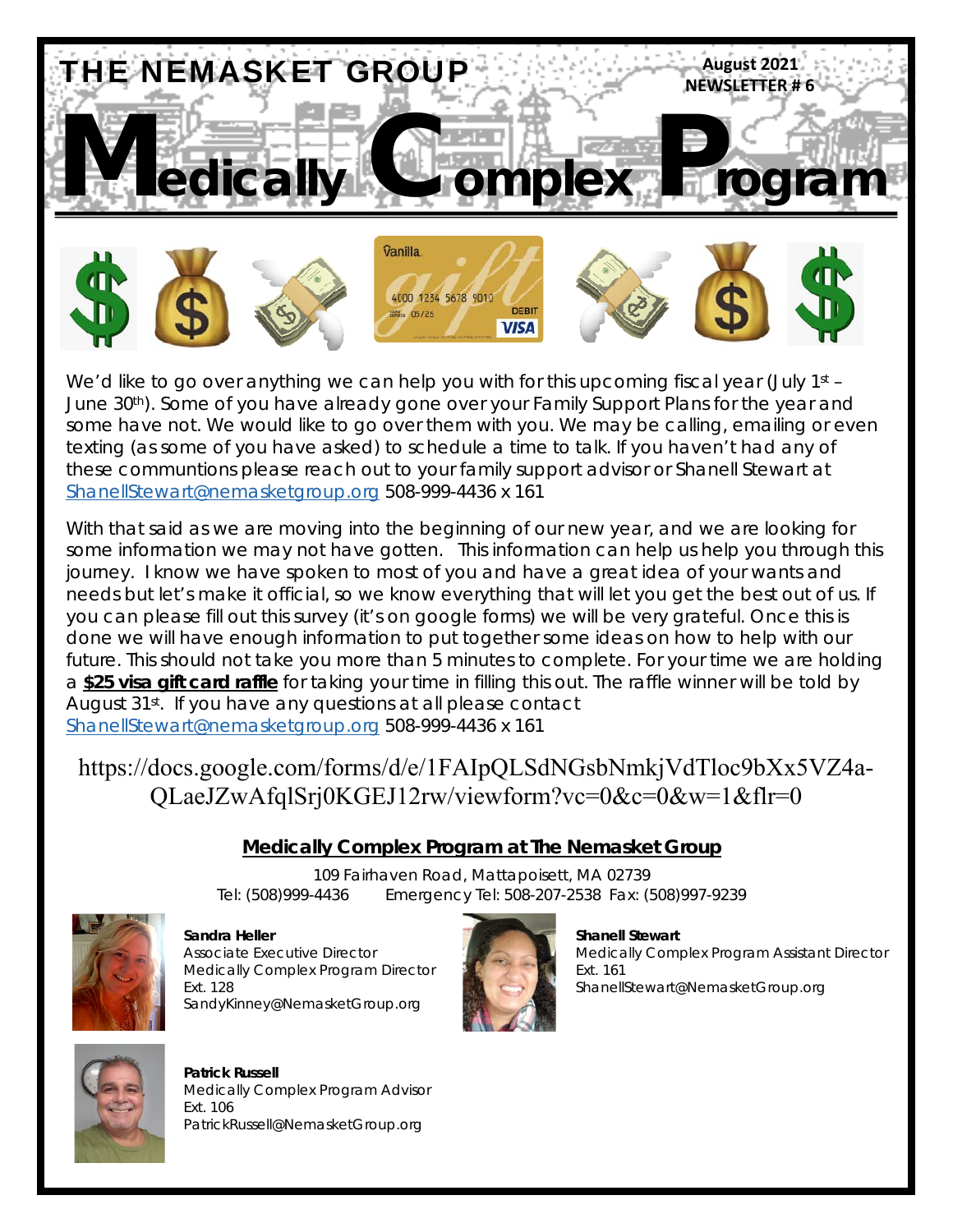## When There is No Perfect Solution: Return-to-school and Kids with Special Healthcare Needs

*By: Margaret Storey, parent advocate for children with medical complexity and disability*

Right about now, parents across our country are wrestling with complicated and uncertain plans for kids returning to school during the COVID-19 pandemic. Some may have already sent their children back to face-to-face classrooms; others are choosing between that and remote options; yet more are in districts that are only conducting remote education.

No matter what, many of us are feeling that there are no good choices. But this reality is especially true for families whose children have medical complexity and disability, for whom return to school poses particular challenges and hard decisions.

I know these dilemmas all too well. My daughter, Josie, 17, has Aicardi Syndrome, a complex condition of epilepsy that causes intractable seizures and significant physical and intellectual disabilities. She is nonverbal and non-ambulatory, and requires supports with all activities of daily living.

And she loves school.

My husband and I are lucky that Josie is able to attend an excellent public school for students with disabilities—it provides a rich mix of academic and therapeutic education, delivered by a talented and compassionate faculty and staff.

One of the things that makes her school so exceptional is that she is supported in *all* the ways she needs—but many of those ways are physical. The intimacy of contact at school (feeding, toileting, medication administration, positioning) create contacts that are higher risk than a typical child experiences at school. And even if Josie isn't at higher risk for contracting the virus, the consequences of contracting it could be severe for her, potentially worsening her underlying neurological condition and the consequences of that.

But there's also the consideration of our family. Her dad and I, both in our fifties, are her primary caregivers, and should one of us become ill (or worse), the challenge of caring for her is daunting. The way we understand "risk" is really not just about the virus itself. But it's about the ways that the virus could destabilize the structures we've put in place to keep Josie living with us at home.

These considerations are ones that we developed in consultation with Josie's physicians, and with her school team. We asked lots of questions, read whatever we could get our hands on, and talked to other parents. Because we are fortunate to have home-based personal support worker for Josie, and both work from home, we are in a position to choose to keep her home and do remote schooling this fall, an option that our school district has offered. But this isn't a decision that can or would work for everyone, and that's why at Lurie Children's, our parent-physician team has worked to outline medical information, common questions, and useful resources that can help other families make the best determination possible for their kids, given your local and personal circumstances.

No one impresses me like the families of kids like Josie, whose grit, courage, love, and patience are so central to their kids' health and happiness. This is a really challenging time, and I wish you all the best as you navigate this new, difficult territory!





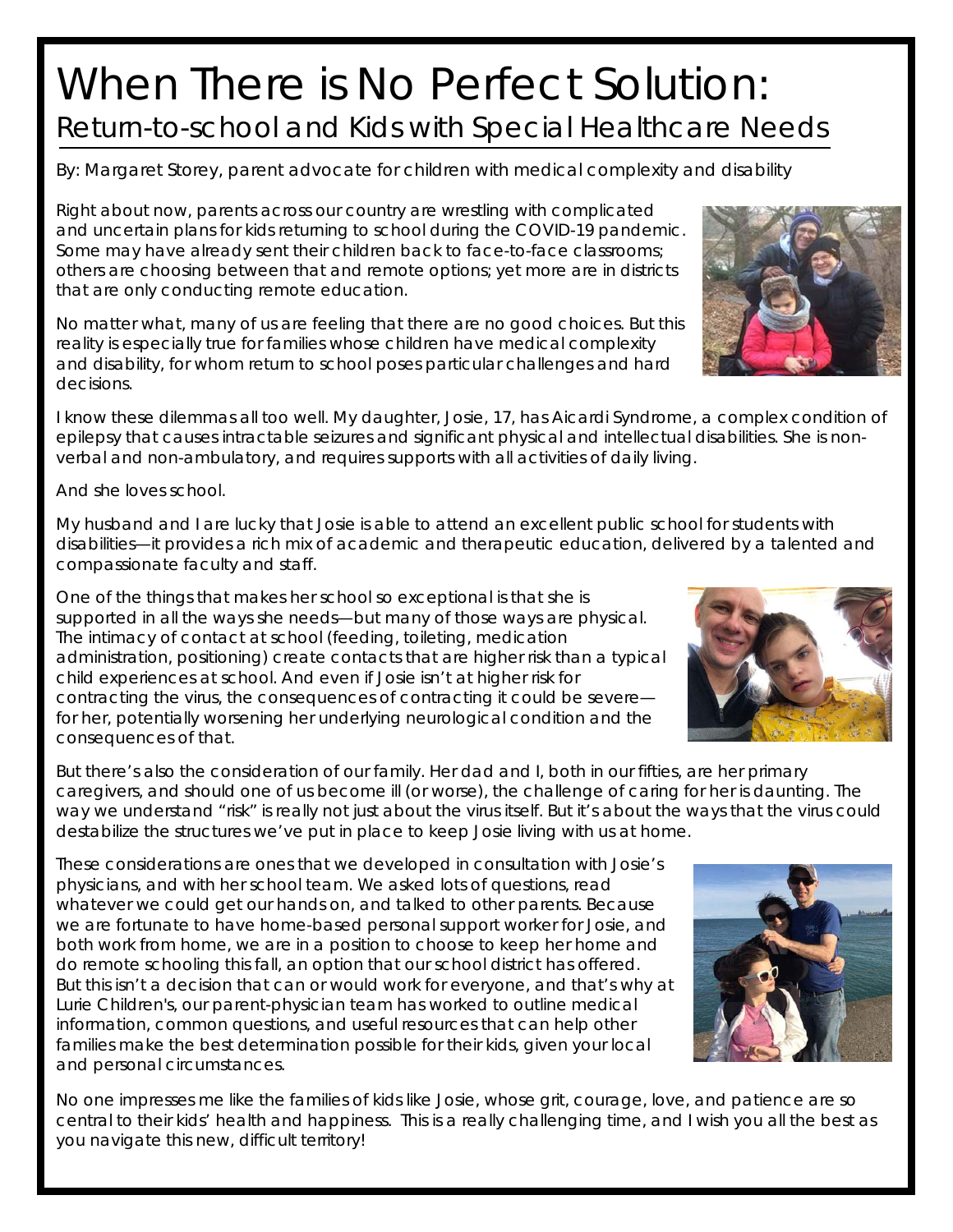### **Down Syndrome Virtual New-Family Social**



**August 8, 2021** 

**10 a.m.** 

#### **Massachusetts' Down Syndrome Congress**

For families of children with Down syndrome under four, and their siblings, as well as expectant families, are invited to join MDSC staff and other new families for an informal get-together with light refreshments.

- Grandparents also welcome.
- Meet other families and learn more about MDSC and helpful resources.
- **This program is part of the MDSC's Parents First Call Program** a national model for serving and supporting parents of children with Down syndrome, including new & expectant parents.
- Parents First Call provides opportunities to connect with others who have had the same experience to listen, share, answer questions, and provide valuable information.
- The MDSC family support team is now actively supporting families virtually and has many online support groups now forming.

Please contact Sarah at familysupport@mdsc.org to learn more about any of the gatherings below and to let us know how we can help.

**RSVP for this event to** scullen@mdsc.org or 781- 221-0024 x206 or visit https://mdsc.org/event/ and scroll to your desired event

### **What is the Emergency Broadband Benefit Program?**

The Emergency Broadband Benefit Program is a Federal Communications Commission (FCC) program that provides a temporary discount on monthly broadband bills for qualifying low-income households. If your household is eligible, you can receive:

- · Up to a \$50/month discount on your broadband service and associated equipment rentals
- · Up to a \$75/month discount if your household is on qualifying Tribal lands
- · A one-time discount of up to \$100 for a laptop, tablet, or desktop computer (with a co-payment of more than \$10 but less than \$50)

Only one monthly service discount and one device discount is allowed per household. To receive the connected device discount, consumers need to enroll in the EBB Program with a participating provider that offers connected devices (not all service providers offer device discounts). The service provider will provide the discount to the consumer.

The program will end when the fund runs out of money, or six months after the Department of Health and Human Services declares an end to the COVID-19 health emergency, whichever is sooner.

You are eligible through a dependent that takes part in SSI, Food Stamps, Free lunch, etc.…

https://getemergencybroadband.org/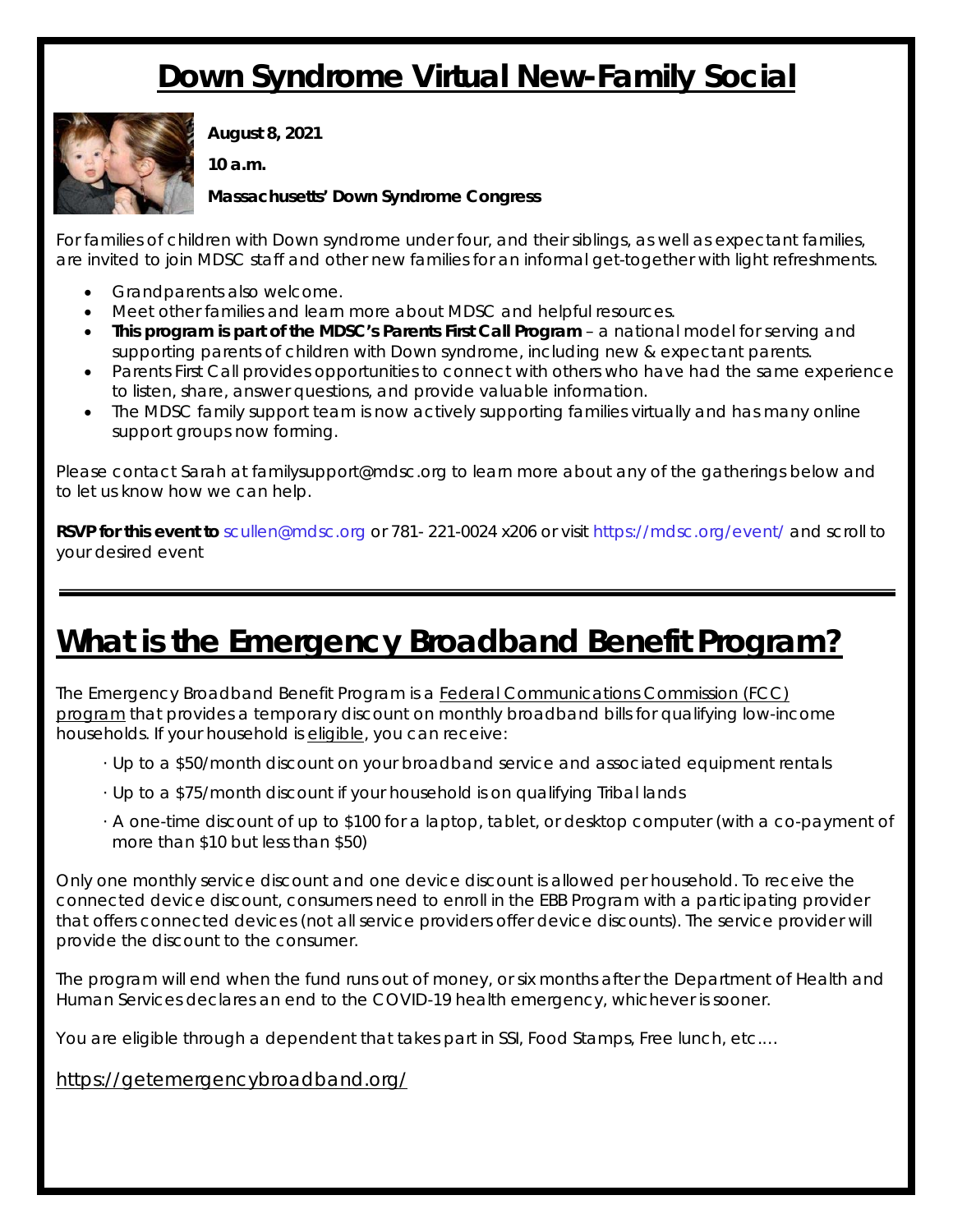#### **Summer Fair For Kids With Disabilities**



**August 8th. 2021**

9:30 to 11:30 a.m.

**Chelmsford** 

Free to Kids with disabilities and their families. Typical age of those attending is 5 – 30. Over 17 games, a craft corner, parachutes activities and prizes awarded.

Sponsored and run by the Knights of Columbus of the Greater Chelmsford communities.

For more information, visit www.kofc9275.org/index.htm

**Register required to by August 1st, 2021, to** Ken Desilets: (978) 692 6866 or kgdesigned@gmail.com

### **"Morningstar Access" Boston Children's Museum**



**August 9th, 2021.** 

Program offers children with special and medical needs the opportunity to enjoy the Boston Children's Museum in an uncrowded environment, with few other visitors and less concern about infections and large crowds.

**COVID-19 Protocols:** To accommodate different needs related to the COVID-19 pandemic, there are now **two different versions of Morningstar.** \* Please select the one that works best for your family.

- **1. All Masks On!** All staff and visitors ages 2 and older are required to wear masks.
	- This session happens when the Museum is freshly cleaned with no visitors prior to the scheduled time. No mask exceptions will be considered.
	- Families with any needs are welcome as long as they can follow this strict mask rule, which is in place to create a medically safer environment.
	- **Dates/times**  Tuesday June 29, 2021, 9-11am Monday August 9, 2021, 10am-12pm
- 2. **Mask Exceptions Considered:** All staff and visitors ages 2 and older are required to wear masks.
	- However, mask exceptions will be considered in advance at registration for children who have sensory needs or other types of needs that prevent them from keeping their masks on.
	- **Dates/times** Tuesday June 29, 2021, 1-3pm Friday July 16, 2021, 5:30-7:30pm Monday August 9, 2021, 1-3pm

Morningstar Access Admission: A link to pay online will be sent a week prior to your visit. Half price general admission (\$9.00 per person) Free for Museum members Other discounts may apply (such as the EBT/WIC discount)

*Pre-registration is required* to https://bostonchildrensmuseum.org/morningstar-program-registrationform or contact lwamoto@BostonChildrensMuseum.org or call 617-986-3697.